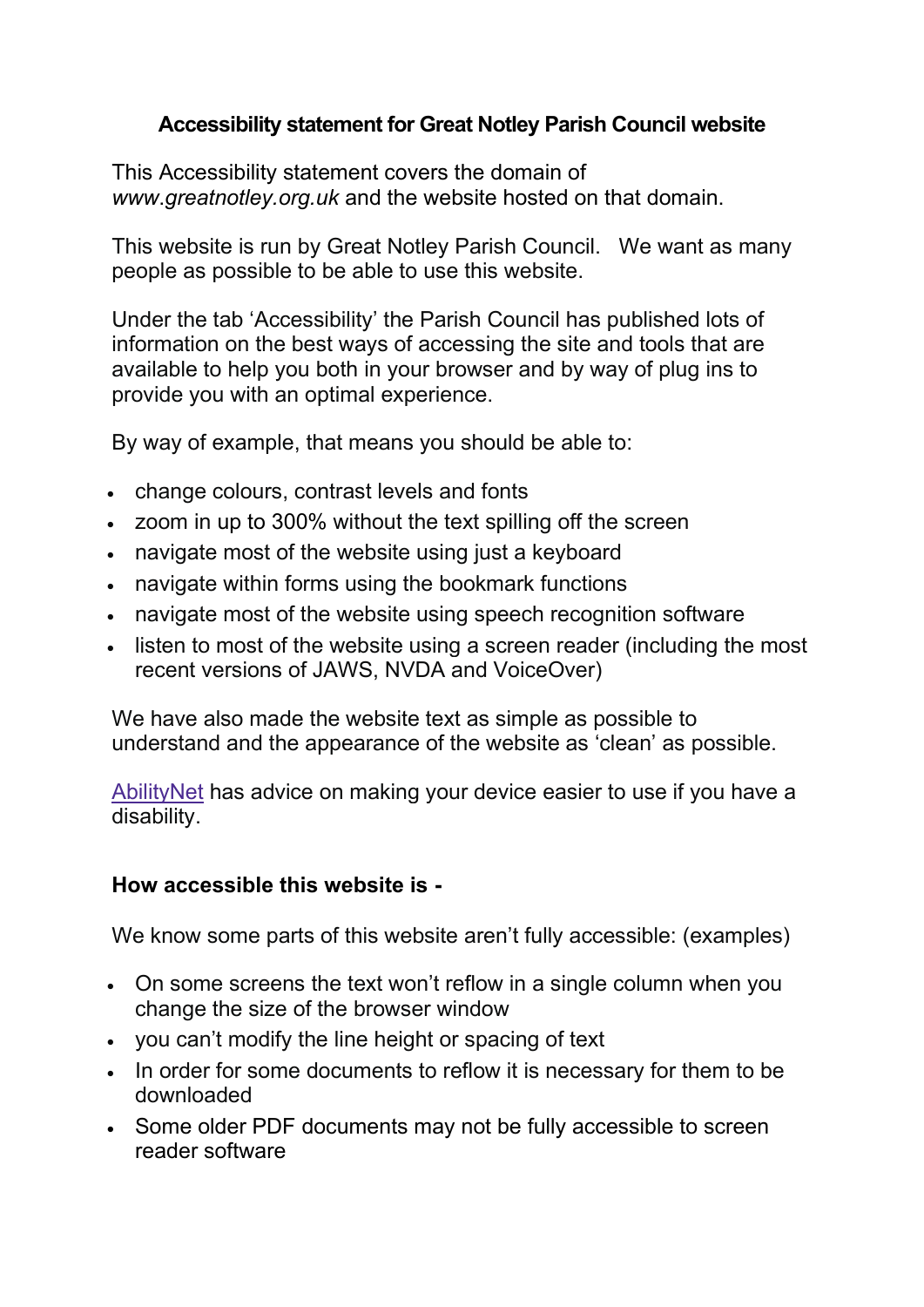• There is a limit to how far you can magnify the maps on the website but if downloaded they can be magnified further.

## **Feedback and Contact information**

If you need information on this website in a different format like accessible PDF or large print please contact the Parish Clerk at [greatnotleyclerk@gmail.com](mailto:greatnotleyclerk@gmail.com) or by telephone on 01376 331251

The Parish Council will consider your request and come back to you in 28 days

## **Reporting accessibility problems with this website**

The Parish Council is always looking to improve the accessibility of this website. If you find any problems that aren't listed on this page or think we're not meeting accessibility requirements please contact the Parish Clerk either by email –[greatnotleyclerk@gmail.com](mailto:–greatnotleyclerk@gmail.com) or by telephone 01376 331251. The Parish Council is responsible for the overall content of the website and willing to consider all suggestions for improvements of the site subject to the resources of the Parish Council.

## **Enforcement procedure**

The Equality and Human Rights Commission (EHRC) is responsible for enforcing the Public Sector Bodies (Websites and Mobile Applications) (No. 2) Accessibility Regulations 2018 (the 'accessibility regulations'). If you're not happy with how we respond to your complaint, [contact](https://www.equalityadvisoryservice.com/) the Equality [Advisory](https://www.equalityadvisoryservice.com/) and Support Service (EASS).

# **Contacting us by telephone or visiting us in person**

In the event that it is not possible to make contact as set out above arrangements may be made to meet you in person. The Parish Council does not have an office so in some circumstances it may be possible to arrange a meeting at the offices of Braintree District Council where there may be access to facilities to assist in our communication.

[The Parish Council contacts page](https://www.essexinfo.net/littlewaltham/contact-details-for-the-parish/contact-the-parish-council/) provides details as to how to contact the Parish Clerk or a Councillor.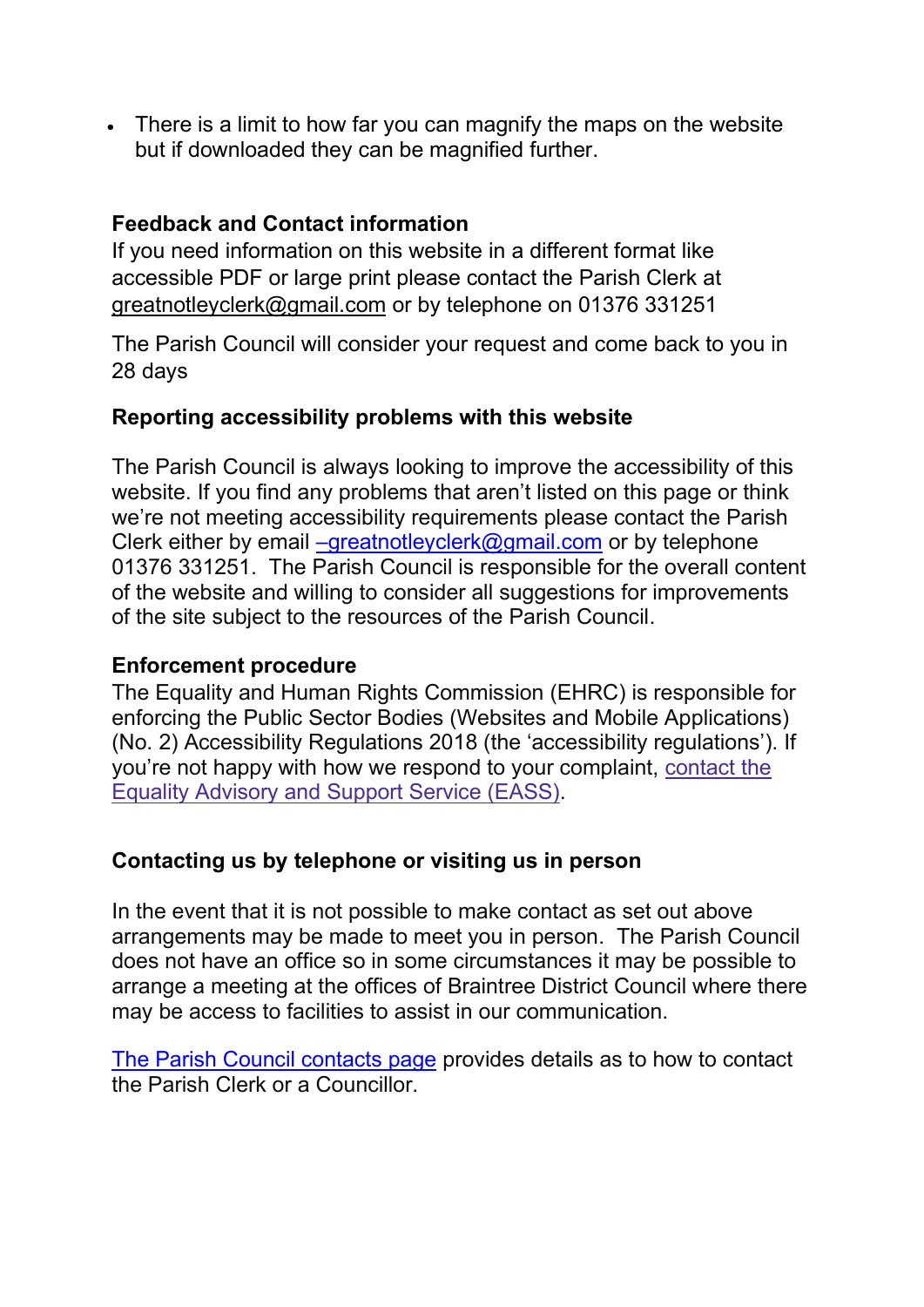## **Technical information about this website's accessibility**

Great Notley Parish Council is committed to making its website accessible, in accordance with the Public Sector Bodies (Websites and Mobile Applications) (No. 2) Accessibility Regulations 2018.

This website is fully compliant with the Web Content [Accessibility](https://www.w3.org/TR/WCAG21/) [Guidelines](https://www.w3.org/TR/WCAG21/) version 2.1 AA standard.

## **Compliance Status**

This website is compliant with the web content accessibility guidelines version 2.1 AA standard.

## **Disproportionate burden**

#### **Navigation and accessing information**

It's not always possible for users to change text size without some of the content overlapping or not flowing. This doesn't meet WCAG 2.1 success criterion 1.4.4 (resize text).

Some of the interactive forms are difficult to navigate using a keyboard

#### **Interactive tools and transactions**

We have assessed the cost of fixing the issues set out above and with interactive tools and transactions. We believe that doing so now would be a [disproportionate](http://www.legislation.gov.uk/uksi/2018/952/regulation/7/made) burden within the meaning of the accessibility regulations. This statement will be assessed on an annual basis and consideration will be given as to whether these issues can be addressed.

## **Content that's not within the scope of the accessibility regulations**

#### **PDFs and other documents**

Many of our older PDFs and Word documents don't meet accessibility standards - for example, they may not be structured so they are accessible to a screen reader. This doesn't meet WCAG 2.1 success criterion 4.1.2 (name, role value).

The accessibility regulations don't [require](http://www.legislation.gov.uk/uksi/2018/952/regulation/4/made) us to fix PDFs or other documents published before 23 [September](http://www.legislation.gov.uk/uksi/2018/952/regulation/4/made) 2018 if they're not essential